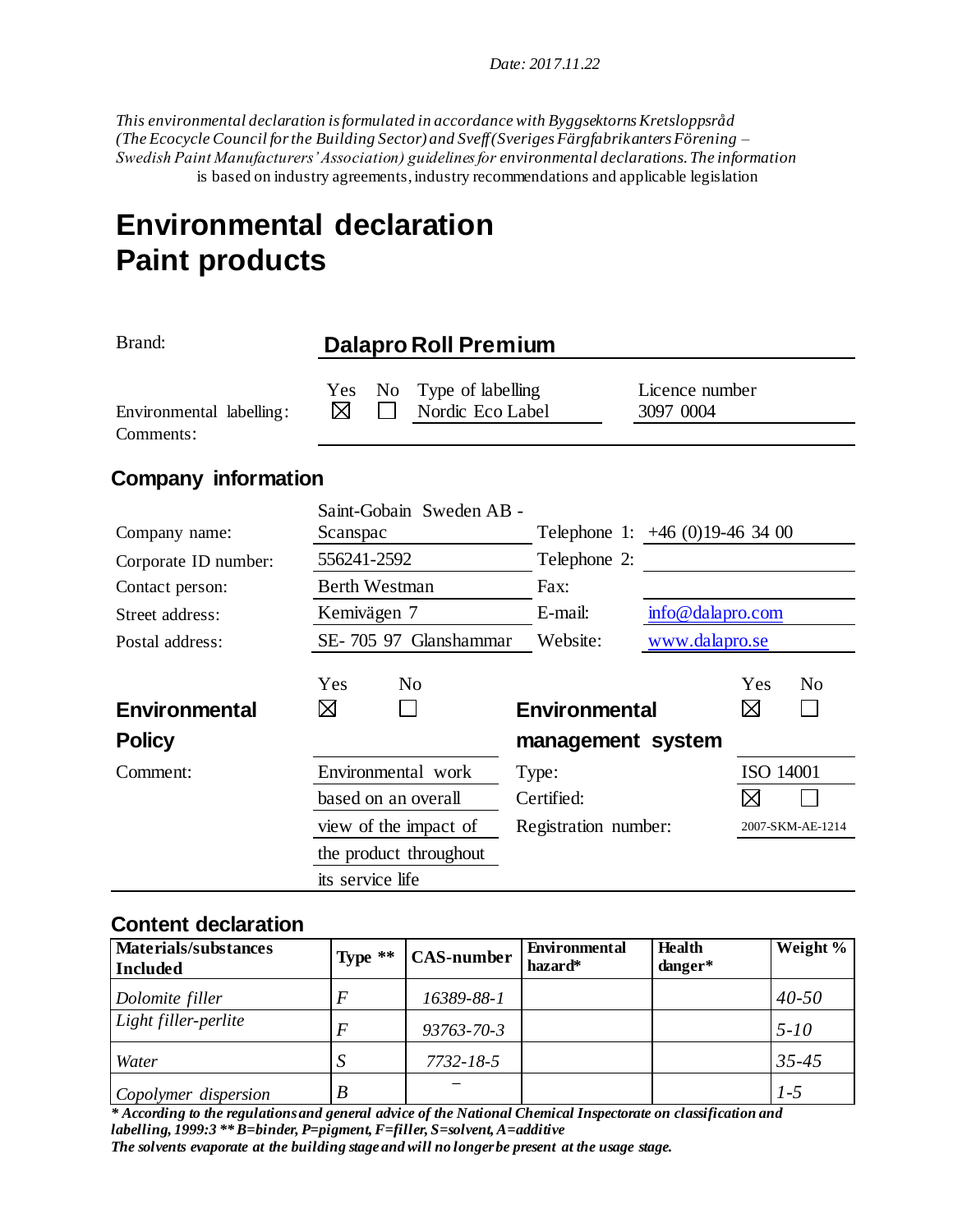## **Environmental impact (production stage)**

| <b>Energy type</b> |       | Discharge into | per kilo of      | <b>Emission</b> | per kilo of                  |
|--------------------|-------|----------------|------------------|-----------------|------------------------------|
|                    |       | water          | product          | into the air    | product                      |
| Coal               | $\%$  | <b>COD</b>     | $<1.4$ mg/kg     | CO <sub>2</sub> | No information $*$           |
| Water              | $\%$  | <b>BOD</b>     | $< 0.3$ mg/kg    | CO              | $\overline{No}$ information* |
| Oil                | $\%$  | P              | $< 0,1 \mu g/kg$ | $SO_{x}$        | No information*              |
| Gas                | $\%$  | N              | $< 0.8$ mg/kg    | $NO_{x}$        | No information*              |
| Electricity        | 100%  | Heavy metals   | $<$ 0,1 µg/kg    | Dust            | No information*              |
| <b>Biofuel</b>     | $\%$  |                |                  | Ammonia         | No information*              |
| Own                | $\%$  |                |                  | VOC total**     | No information*              |
|                    | $\%$  |                |                  |                 |                              |
| Total use of       | 0,040 |                |                  |                 |                              |
| energy $***$       |       |                |                  |                 |                              |

*\* Not relevant*

*\*\* Volatile organic substances*

*\*\*\* KWh per kilo produced product*

### **Raw material stage**

There is no information for raw materials.

## **Source of raw materials/input goods**

|                                                                                                                                                                         | Scandinavia $(\% )$                      |                                       |                                             | Rest of Europe (%) | Other $(\% )$ |
|-------------------------------------------------------------------------------------------------------------------------------------------------------------------------|------------------------------------------|---------------------------------------|---------------------------------------------|--------------------|---------------|
| Region of origin of the raw materials<br>(Total for the manufacturing unit)                                                                                             | 90                                       |                                       | 5                                           |                    | 5             |
| <b>Production stage</b>                                                                                                                                                 |                                          |                                       |                                             |                    |               |
| Does production generate residual products?                                                                                                                             |                                          | Yes                                   |                                             | $No\boxtimes$      |               |
| If yes, how are these dealt with:                                                                                                                                       |                                          |                                       |                                             |                    |               |
| Is any hazardous waste generated during production?                                                                                                                     |                                          |                                       | $No\boxtimes$<br>Yes                        |                    |               |
| If yes, how is this dealt with:                                                                                                                                         |                                          |                                       |                                             |                    |               |
| EWC code:                                                                                                                                                               |                                          | 08 04 10 Waste adhesives and sealants |                                             |                    |               |
|                                                                                                                                                                         |                                          |                                       | 20 01 28 Paints, inks, adhesives and resins |                    |               |
| Distribution of product<br><b>Production location and country</b><br>Most common transport method<br>(%):                                                               | Glanshammar, Sweden<br><b>Truck 100%</b> | Ship                                  |                                             | Plane<br>Train     | Other         |
| Via warehouse: $\boxtimes$<br>Direct to customer<br>Forms of distribution<br>Large packs: $\boxtimes$<br>Special forms of delivery<br>Bulk: $\Box$<br>One-off packages: |                                          |                                       | Other:                                      |                    |               |
| Packaging                                                                                                                                                               |                                          |                                       |                                             |                    |               |
| Types of material used:                                                                                                                                                 | Plastic, cardboard                       |                                       |                                             |                    |               |